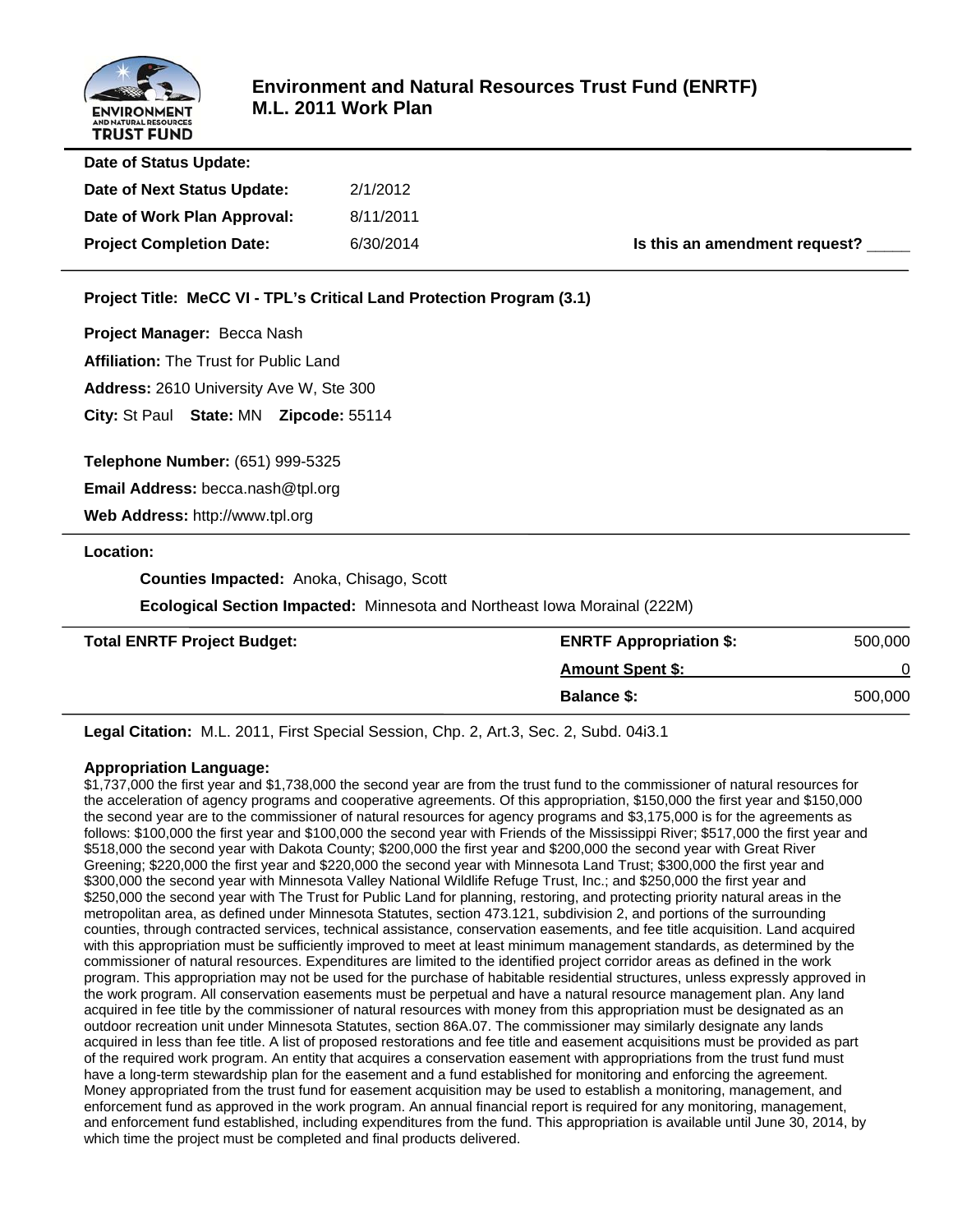#### **II. PROJECT SUMMARY:**

The Trust for Public Land (TPL)'s proposed project includes strategic fee title acquisition of an estimated 30 acres of high quality habitat and approximately 0.3 miles of shoreline in scientifically evaluated wildlife corridors within the greater Twin Cities Metropolitan Area. All lands acquired will be transferred to appropriate state or local agency for permanent stewardship. \$500,000 ENRTF dollars will be leveraged with an additional \$250,000 in non-state funds. \$490,000 of the ENRTF appropriation will be used as capital for the land acquired and \$10,000 will be used to cover DNR acquisition, reporting, and management planning costs as needed.

An estimated 255,000 acres of high quality natural lands (MNDNR 2003) remain in the seven county metro area and only 32% is currently protected by DNR, US Fish and Wildlife Service, or as regional parks or nature preserves.

The goal of this effort is to protect portions of the remaining high quality land and water habitat that can pro vide as many benefits as possible. Benefits include: resilience of animal and plant populations (including "Species in Greatest Conservation Need") to climate change by focusing work within migration/connectivity corridors; protection of our lakes, rivers, streams and the quality of our ground water; and access for "close to home" outdoor recreation, study, and enjoyment where nearly 60% of the state's population lives.

The economic recession has provided some once-in-a-lifetime unique opportunities: landowners previously not interested in selling are now motivated and land prices have fallen so that properties are now available at a fraction of the price in other times. This effort aims to focus on those unique opportunities as well as to continue building on past work accomplished through previous years ENRTF funding.

#### **III. PROJECT STATUS UPDATES:**

**Project Status as of** *February 1, 2012*:

**Project Status as of** *August 1, 2012***:**

**Project Status as of** *February 1, 2013***:**

**Project Status as of** *August 1, 2013***:**

#### **IV. PROJECT ACTIVITIES AND OUTCOMES:**

**ACTIVITY 1:** Strategic acquisition of fee title lands in the greater Twin Cities Metro Area

**Description:** Acquire land in fee title and convey it into public ownership for stewardship and protection. Attached as Exhibit A is a list of the lands that may be acquired in part with funding from this request. TPL will prioritize potential land protection projects within the Metro Conservation Corridors based on the priorities established by the public agencies with which we work and on landowner willingness to sell. Priority will also be given to high quality natural resources and on lands that provide natural buffers to water resources. We will also consider resource mapping, stakeholder suggestions, and joint recommendations made by the coalition of groups involved in this overall effort. TPL will work with the long-term steward to ensure a restoration and management plan consistent with the highest quality conservation and ecological goals for the site is developed and that funding is identified for creation of a management plan.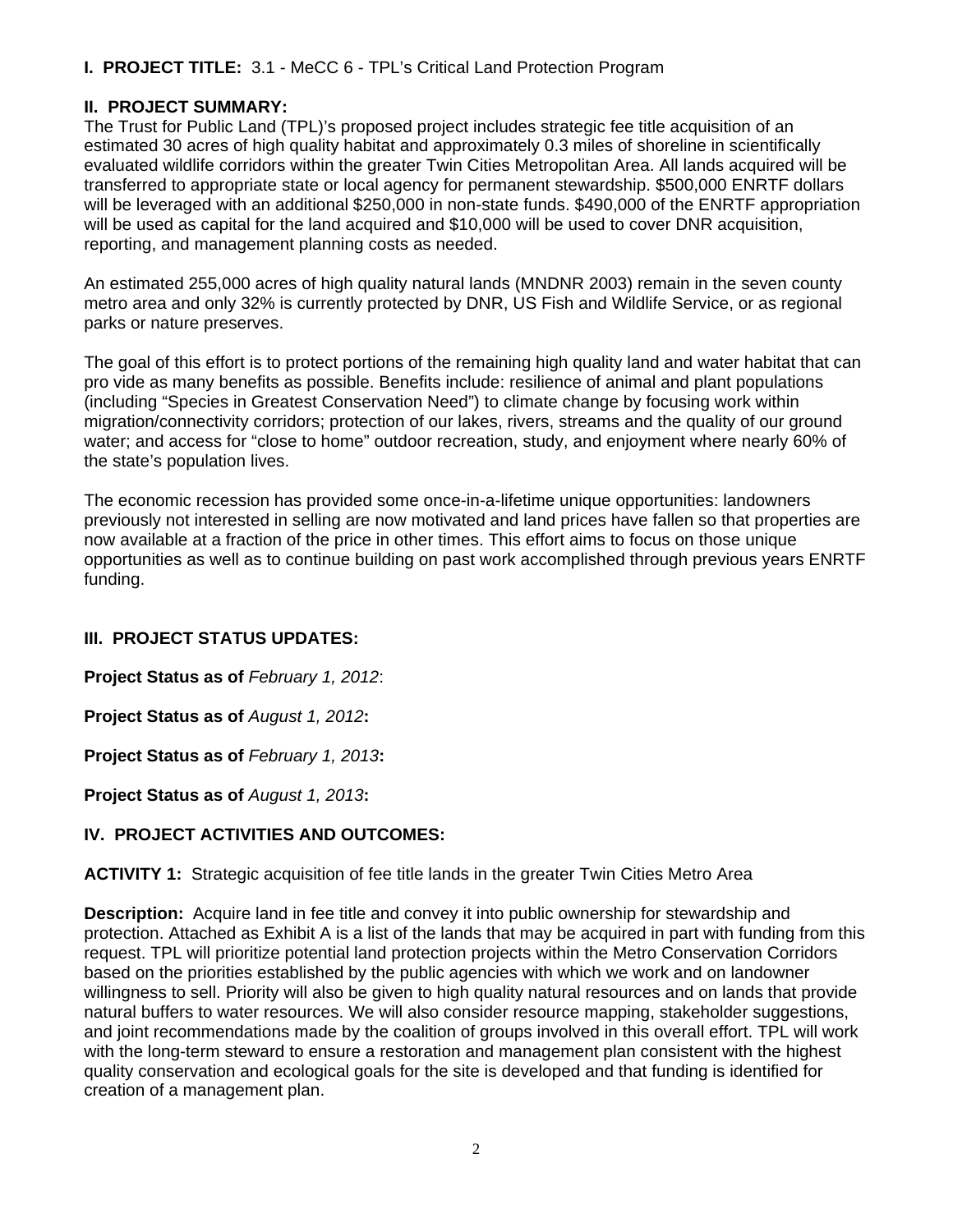Unless necessary to protect priority lands and subject to work plan amendment at that time, TPL will not acquire residential structures.

TPL will:

- 1. Seek County board approval for each acquisition going to DNR
- 2. Ensure a restoration and management plan is prepared for each acquisition
- 3. Identify funding source to implement such plans
- 4. Provide or have the final title holder provide an analysis of increased operations and maintenance cost likely to be incurred and how these costs will be covered
- 5. Obtain Commissioner approval for lands to be acquired by the DNR

#### **Summary Budget Information for Activity 1:**

| <b>ENRTF Budget:</b> | \$500,000 |
|----------------------|-----------|
| <b>Amount Spent:</b> | S O       |
| <b>Balance:</b>      | \$500,000 |

#### **Activity Completion Date:**

| <b>Outcome</b>                                                               | <b>Completion</b><br>Date | <b>Budget</b> |
|------------------------------------------------------------------------------|---------------------------|---------------|
| 1. Approximately 30 acres of habitat and 0.3 miles of shoreline<br>protected | June 30, 2013             | \$500,000     |

**Activity Status as of** *February 1, 2012*:

**Activity Status as of** *August 1, 2012***:**

**Activity Status as of** *February 1, 2013***:**

**Final Report Summary:** *August 1, 2013***:**

#### **V. DISSEMINATION:**

**Description:** As conservation transactions are completed, The Trust for Public Land will disseminate information on the TPL website, www.tpl.org, broadcast emails to Embrace Open Space (EOS) and TPL list serve members, distribute press releases, and include information in TPL's newsletters and publications as appropriate. TPL will also work with the long-term steward to ensure information is distributed to its listserves and on its website as well.

**Dissemination Status as of** *February 1, 2012*:

**Dissemination Status as of** *August 1, 2012***:**

**Dissemination Status as of** *February 1, 2013***:**

**Final Dissemination Report Summary:** *August 1, 2013***:**

**VI. PROJECT BUDGET SUMMARY:** ENRTF funds will be spent between July 2011 and June 2013

#### **A. ENRTF Budget:**

| <b>Budget Category</b> | \$ Amount | <b>Explanation</b>                                             |
|------------------------|-----------|----------------------------------------------------------------|
| Fee Title Acquisition: |           | \$490,000.00 Please see attached Acquisition List for specific |
|                        |           | entities that will hold title to the land acquired             |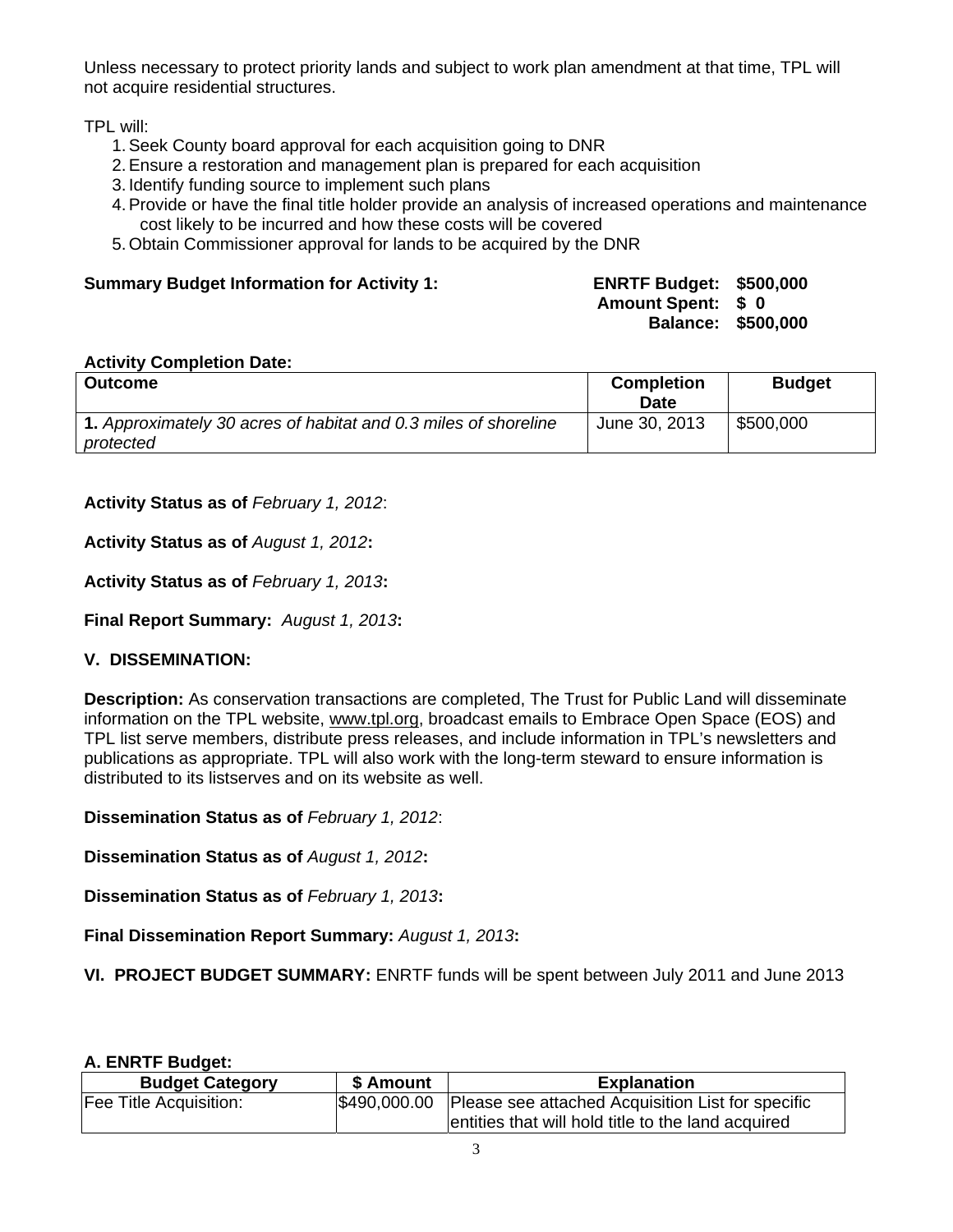| DNR acquisition, reporting and          | \$10,000.00 |  |
|-----------------------------------------|-------------|--|
| management planning costs as            |             |  |
| Ineeded                                 |             |  |
| <b>TOTAL ENRTF BUDGET: \$500,000.00</b> |             |  |

#### **Explanation of Use of Classified Staff:** N/A

**Explanation of Capital Expenditures Greater Than \$3,500:** Capital expenditures will only be for fee title to land acquired as specified in this work program

#### **Number of Full-time Equivalent (FTE) funded with this ENRTF appropriation:** N./A

#### **B. Other Funds:**

|                                 | \$ Amount       | \$ Amount    |                                 |  |  |  |  |
|---------------------------------|-----------------|--------------|---------------------------------|--|--|--|--|
| <b>Source of Funds</b>          | <b>Proposed</b> | <b>Spent</b> | <b>Use of Other Funds</b>       |  |  |  |  |
| <b>Non-state</b>                |                 |              |                                 |  |  |  |  |
| Various local, regional,        | \$250,000       | \$0          | Matching land acquisition funds |  |  |  |  |
| federal or private funds (as    |                 |              |                                 |  |  |  |  |
| funds are raised, further       |                 |              |                                 |  |  |  |  |
| details will be provided)       |                 |              |                                 |  |  |  |  |
| <b>State</b>                    |                 |              |                                 |  |  |  |  |
| Various bonding, and/or         | \$250,000       | \$0          | Matching land acquisition funds |  |  |  |  |
| Clean Water, Land, and          |                 |              |                                 |  |  |  |  |
| Legacy funds (as funds are      |                 |              |                                 |  |  |  |  |
| raised, further details will be |                 |              |                                 |  |  |  |  |
| provided)                       |                 |              |                                 |  |  |  |  |
| <b>TOTAL OTHER FUNDS:</b>       | \$500,000       | \$0          |                                 |  |  |  |  |

#### **VII. PROJECT STRATEGY:**

**A. Project Partners:** TPL works closely with private landowners and with the public agency or nonprofit partner to which TPL will transfer the land and which will serve as the long-term steward of the land interest that TPL purchases using ENRTF funds. Long-term stewards and other project partners may include local governments, regional agencies, state agencies, water-related agencies, federal agencies, and private nonprofit organizations. We also work closely with citizen groups and coordinate our work with other Metro Conservation Corridor partners, which each receives its own appropriation under the program. When TPL transfers interests in land to a long-term steward, TPL will donate to the land steward the land value of the ENRTF funds.

**B. Project Impact and Long-term Strategy:** This proposal is a component of a larger and longer-term effort of the Metro Conservation Corridors Partnership, begun in 2003, to accelerate the protection and restoration of critical habitat in the broader Twin Cities Metropolitan Area, a 16-county area that is expanding with the result of land and water habitat fragmentation, degradation, loss and permanent conversion to urban uses. MeCC will continue its work as long as critical habitat that needs to be protected remains unprotected and in danger of degradation and loss.

#### **C. Spending History:**

| <b>Funding Source</b> | M.L. 2005  | M.L. 2007      | M.L. 2008 | M.L. 2009 | M.L. 2010 |
|-----------------------|------------|----------------|-----------|-----------|-----------|
|                       | or         | Οľ             | oı        | or        | or        |
|                       | FY 2006-07 | <b>FY 2008</b> | FY 2009   | FY 2010   | FY 2011   |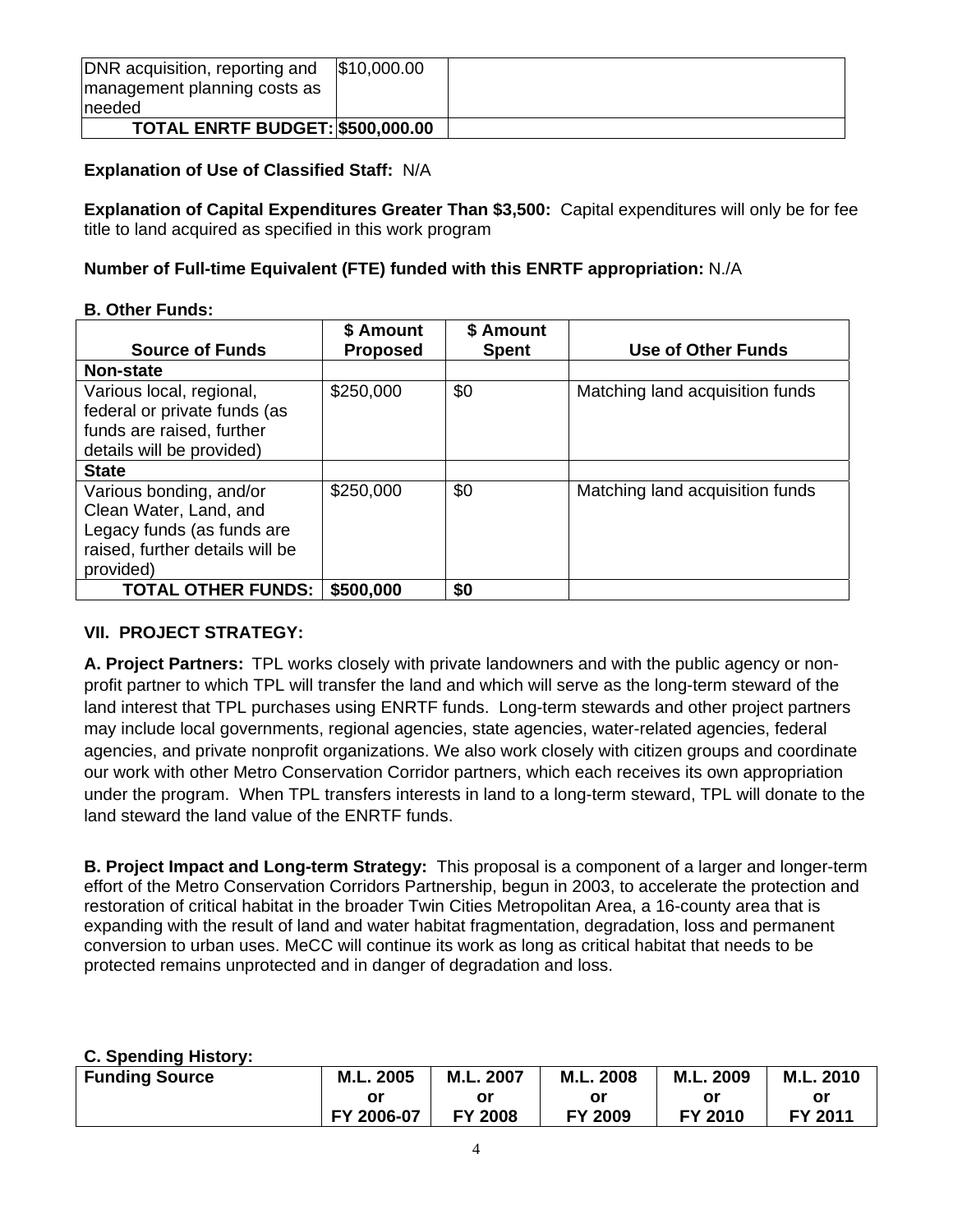| ENRTF (TPL)                                               | 620,000     | 420,000     | 475,000      | 380,000     | 890,000     |  |
|-----------------------------------------------------------|-------------|-------------|--------------|-------------|-------------|--|
|                                                           | Subd $5(b)$ | Subd $4(c)$ | Subd $3(a)$  | Subd $4(f)$ | Subd $4(q)$ |  |
| <b>ENRTF (Partners)</b>                                   | 300,000     | 46,328      | 53,672       | 200,000     | 358,493     |  |
| Other state (bonding, RIM),<br>local, private, or federal | 1,361,558   | 1,491,877   | 1,725,564.97 | 911,579     | 3,325,321   |  |
| OHF (TPL)                                                 |             |             |              | 294,500     | 1,500,000   |  |
| OHF (Partners)                                            |             |             |              |             | 1,605,500   |  |
|                                                           |             |             |              |             |             |  |

#### **VIII. ACQUISITION/RESTORATION LIST:** See Acquisition List attachment

**IX. MAP(S):** See Map Attachment

#### **X. RESEARCH ADDENDUM:** N/A

#### **XI. REPORTING REQUIREMENTS:**

**Periodic work plan status update reports will be submitted not later than February 1, 2012, August 1, 2012 and February 1, 2013. A final report and associated products will be submitted between June 30 and August 1, 2013 as requested by the LCCMR.**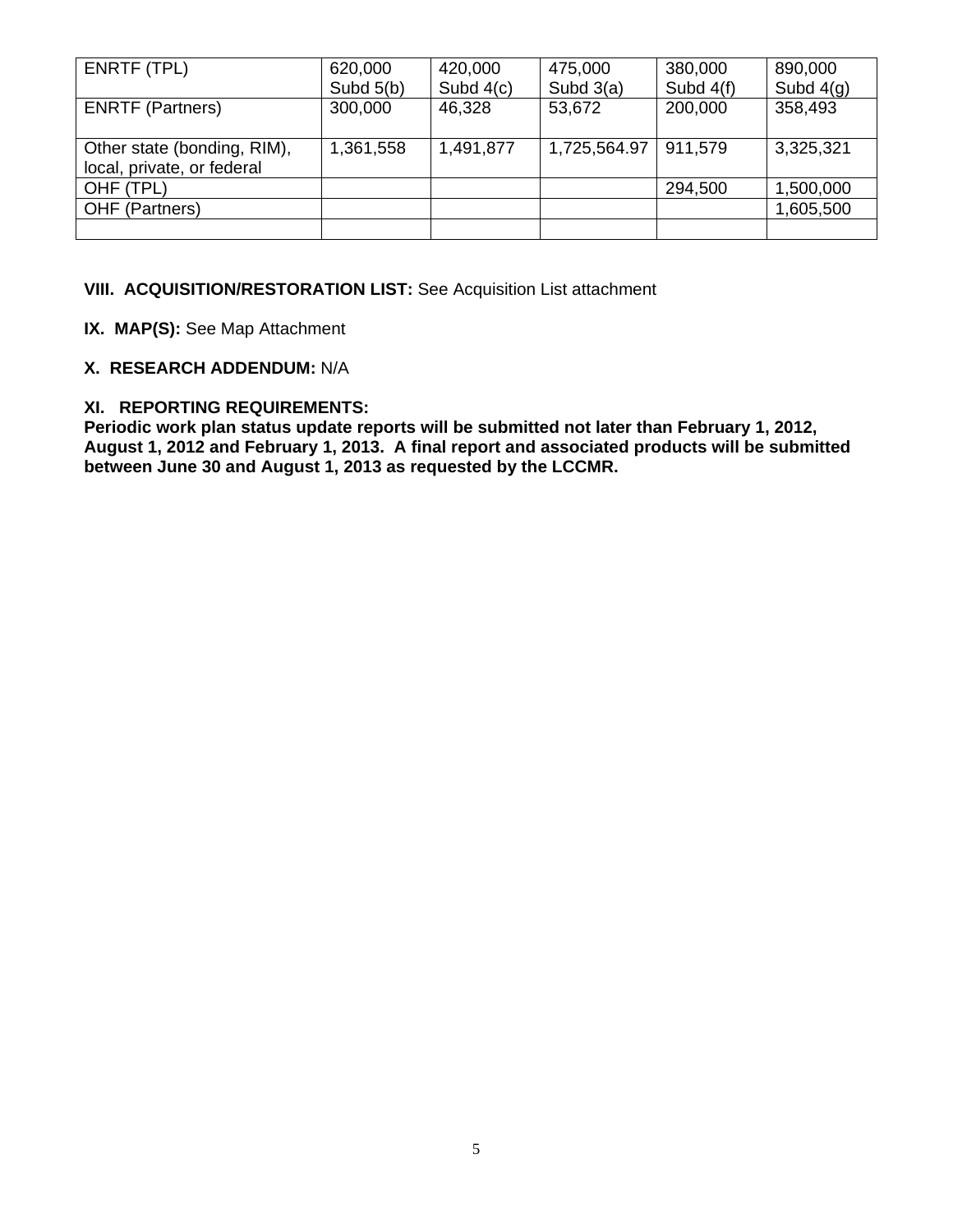| Attachment A: Budget Detail for M.L. 2011 (FY 2012-13) Environment and Natural Resources Trust Fund Projects |                    |                     |                |               |                |  |  |
|--------------------------------------------------------------------------------------------------------------|--------------------|---------------------|----------------|---------------|----------------|--|--|
|                                                                                                              |                    |                     |                |               |                |  |  |
|                                                                                                              |                    |                     |                |               |                |  |  |
| <b>Project Title: TPL's Critical Land Protection Program</b>                                                 |                    |                     |                |               |                |  |  |
| <b>Legal Citation:</b>                                                                                       |                    |                     |                |               |                |  |  |
| <b>Project Manager: Becca Nash</b>                                                                           |                    |                     |                |               |                |  |  |
| M.L. 2011 (FY 2012-13) ENRTF Appropriation: \$500,000                                                        |                    |                     |                |               |                |  |  |
| Project Length and Completion Date: 2 years; 2011-2013                                                       |                    |                     |                |               |                |  |  |
| Date of Update: 5/13/11                                                                                      |                    |                     |                |               |                |  |  |
|                                                                                                              |                    |                     |                |               |                |  |  |
| <b>ENVIRONMENT AND NATURAL RESOURCES TRUST</b>                                                               | <b>Activity 1</b>  |                     |                | <b>TOTAL</b>  | <b>TOTAL</b>   |  |  |
| <b>IFUND BUDGET</b>                                                                                          | <b>Budget</b>      | <b>Amount Spent</b> | <b>Balance</b> | <b>BUDGET</b> | <b>BALANCE</b> |  |  |
| <b>BUDGET ITEM</b>                                                                                           | <b>Acquisition</b> |                     |                |               |                |  |  |
| <b>Fee Title Acquisition</b>                                                                                 | 490,000            |                     | 490,000        | 490,000       | 490,000        |  |  |
| Other DNR acquisition, reporting, and management                                                             | 10,000             | O                   | 10,000         | 10,000        | 10,000         |  |  |
| planning costs as needed                                                                                     |                    |                     |                |               |                |  |  |
| <b>COLUMN TOTAL</b>                                                                                          | \$500,000          |                     | \$500,000      | \$500,000     | \$500,000      |  |  |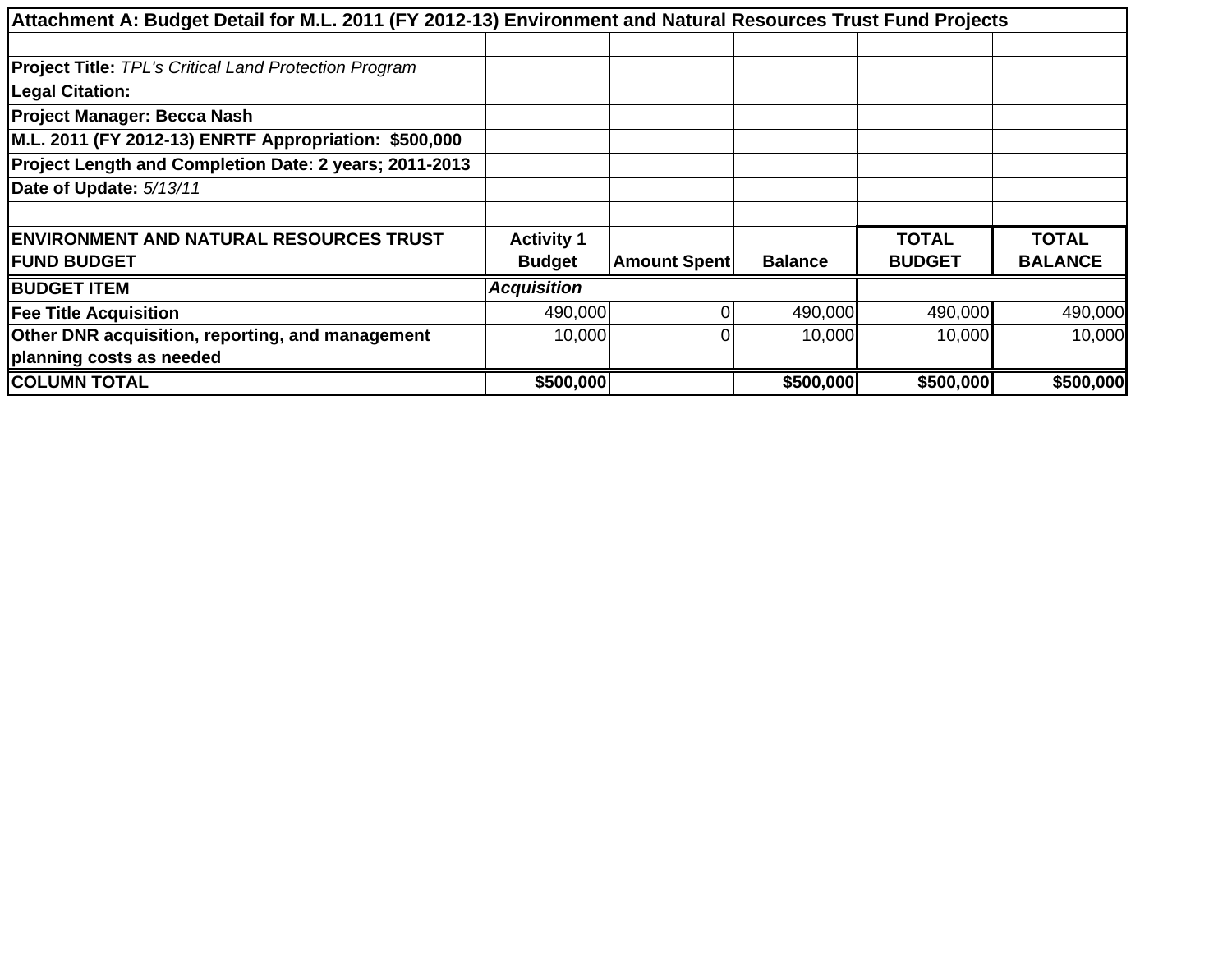### **Project Title:** TPL's Critical Lands Protection Program **Project Manager Name:** Becca Nash **M.L. 2011 ENRTF Appropriation:** \$500,000

|                                     |                    | <b>Coordinates</b>                 |                    |                                                                                                                                                                        |                                  |            |                      |                              |                              |
|-------------------------------------|--------------------|------------------------------------|--------------------|------------------------------------------------------------------------------------------------------------------------------------------------------------------------|----------------------------------|------------|----------------------|------------------------------|------------------------------|
|                                     |                    | (Provide)<br>Latitude/Longitude OR |                    |                                                                                                                                                                        |                                  |            |                      |                              |                              |
| <b>Acquisition or</b>               |                    |                                    |                    |                                                                                                                                                                        |                                  |            |                      | <b>Proposed Fee Title or</b> |                              |
| <b>Restoration</b>                  |                    | Latitude Longitude                 | Ecosystem          |                                                                                                                                                                        |                                  | # of Acres | # of Shoreline Miles | <b>Easement Holder</b>       |                              |
| <b>Parcel Name</b>                  |                    | or UTM-X or UTM-Y                  | <b>Description</b> | <b>Ecological Significance</b>                                                                                                                                         | Activity Description (allocated) |            | (if applicable)      | (if applicable)              | <b>Status</b>                |
|                                     |                    |                                    |                    | A significant amount of land has become available for acquisition and at possibly half of its pre-economic downturn value. Acquired land would provide                 |                                  |            |                      |                              |                              |
|                                     |                    |                                    |                    | protection to existing Scientific and Natural Area lands as well as to currently unprotected sugar maple-basswood forests, seepage meadow, fen, and alkaline           |                                  |            |                      |                              |                              |
|                                     |                    |                                    | prairie, forest.   | seeps and spring—all within the Minnesota River Valley. Acquisition will also entail provision of a multi-use trail through an existing disturbed corridor. Signage    |                                  |            |                      |                              |                              |
| Savage Fen SNA                      |                    |                                    | wetland.           | will be placed along corridor to educate the public about the unique landforms found here and about the cultural history of the area. Protection is supported          |                                  |            |                      |                              | Negotiations with landowner  |
| additions                           |                    | 44 46'2 N 93 22'6, W savanna       |                    | through local and regional plans.                                                                                                                                      | Fee title acquisition            |            |                      | DNR-SNA                      | underway                     |
|                                     |                    |                                    |                    | TPL is working with Anoka County and several landowners to conserve a key connection at the headwaters of the Rice Creek conservation corridor, which                  |                                  |            |                      |                              |                              |
|                                     |                    |                                    |                    | extends for over 20 miles from Lamprey Pass WMA to the Mississippi River. The 320-acre area has a rich mixture of habitat types including cattail marsh,               |                                  |            |                      |                              |                              |
|                                     |                    |                                    |                    | emergent marsh, shrub swamp, mixed hardwood swamp, basswood/maple islands, rich fen and poor fen. Much of the area is identified in the state's County                 |                                  |            |                      |                              |                              |
|                                     |                    | 93 2" 59"                          |                    | Biological Survey and Metro Regionally Significant Ecological Areas as containing some of the last remaining high-quality natural communities in the metro             |                                  |            |                      |                              | Negotiations with landowners |
| Rice Creek Headwaters 43 2' 32" N W |                    |                                    | forest, wetland    | area. Local support has already been obtained for conservation of this high quality habitat less than 20 miles from downtown St. Paul.                                 | Fee title acquisition            |            |                      | Anoka County                 | underway                     |
|                                     |                    |                                    |                    | In southern Chisago County, TPL is working with the City of Lindstrom and multiple landowners to protect lakeshore and high quality forested lands designated          |                                  |            |                      |                              |                              |
|                                     |                    |                                    |                    | by the DNR as "regionally significant ecological areas." This is the second and last phase of an effort that has been made possible by the down economy and            |                                  |            |                      |                              |                              |
|                                     | 45 24 10.          | 92                                 |                    | which includes protection of 5,497 feet of lakeshore and habitat for species in greatest need of conservation such as red shouldered hawk, bald eagle, and             |                                  |            |                      |                              | Negotiations with landowners |
| Lindstrom Natural Area              |                    | 49'56.W                            | forest, wetland    | Blanding's turtles. Protection is supported in local, regional, and state plans.                                                                                       | Fee title acquisition            |            |                      | 5 City of Lindstrom          | underway                     |
|                                     |                    |                                    |                    | In west-central Anoka County, TPL is working with the landowners and the City of Ramsey to protect a 160+ acre patch of regionally significant ecological lands        |                                  |            |                      |                              |                              |
|                                     | 45 17'24.          | -93                                |                    | including river shoreline, wetlands, forests and prairie habitat. Acquisition would provide protection of these resources as well as access to the Wild and Scenic     |                                  |            |                      |                              |                              |
| Rum River-Boy Scouts                |                    | 22'30.W                            |                    | forest, wetland Rum River, which is also a state designated canoe route                                                                                                | Fee title acquisition            |            |                      | 8 City of Ramsey             | Potential Project            |
|                                     |                    |                                    |                    |                                                                                                                                                                        |                                  |            |                      |                              |                              |
|                                     |                    |                                    |                    | TPL is building on its past successful acquisitions with the DNR's Scientific and Natural Areas Program to protect more critical habitat in this important             |                                  |            |                      |                              |                              |
|                                     |                    |                                    |                    | ecological corridor as defined by DNR's Division of Ecological Services. Acquisitions will be targeted toward lands of high biodiversity significance and to           |                                  |            |                      |                              |                              |
| St. Croix/Franconia-                | 45 20'14.          | 92                                 |                    | sensitive ravines that impact the water quality leading into the St. Croix National Scenic Riverway. Protection here is supported by local, state, and federal         |                                  |            |                      |                              |                              |
| Scandia SNA                         |                    | 42'36.W forest                     |                    | plans.                                                                                                                                                                 | Fee title acquisition            |            |                      | 7.5 DNR-SNA                  | <b>Potential Project</b>     |
|                                     |                    |                                    |                    | Building on its past successful acquisition of 30 acres for a natural area, TPL is again working with the City of Prior Lake to acquire land to extend this habitat    |                                  |            |                      |                              |                              |
|                                     |                    |                                    |                    | corridor along the shoreline of pristine Pike Lake. Acquisition of this land is critical for protecting wildlife (including nesting bald eagles), for protecting water |                                  |            |                      |                              |                              |
| Pike Lake II                        | 44 45'9. N 25'51.W |                                    | forest, wetland    | quality, and for providing the public an opportunity to enjoy nature nearby in this rapidly growing area of the metro.                                                 | Fee title acquisition            | 12.5       |                      | 6.25 City of Prior Lake      | Potential Project            |
| <b>NOTES:</b>                       |                    |                                    |                    |                                                                                                                                                                        |                                  |            |                      |                              |                              |
|                                     |                    |                                    |                    |                                                                                                                                                                        |                                  |            |                      |                              |                              |
|                                     |                    |                                    |                    |                                                                                                                                                                        |                                  |            |                      |                              |                              |